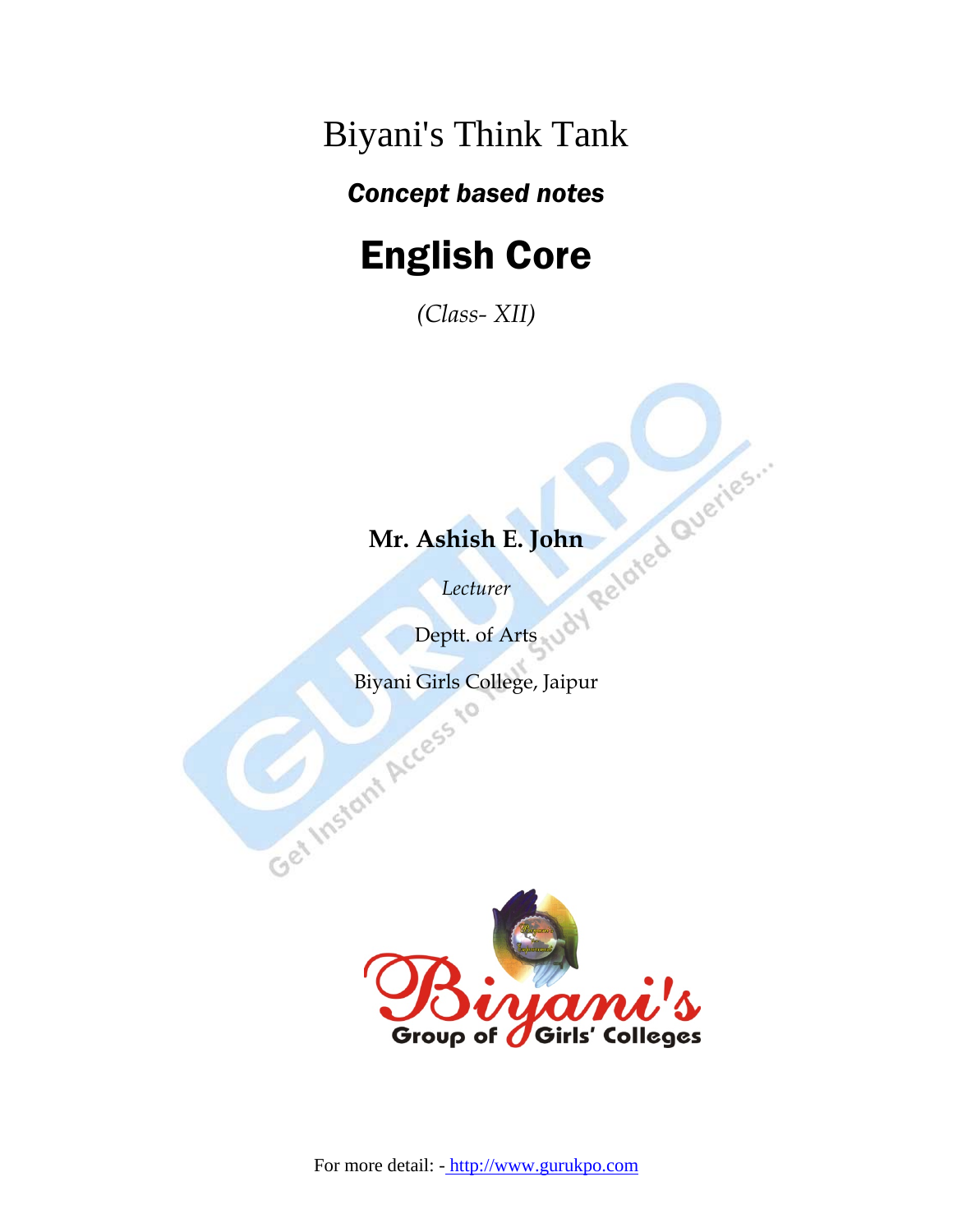Published by : Think Tanks Biyani Group of Colleges

Concept & Copyright : ©Biyani Shikshan Samiti Sector‐3, Vidhyadhar Nagar, Jaipur‐302 023 (Rajasthan) Ph : 0141‐2338371, 2338591‐95 • Fax : 0141‐2338007 E‐mail : acad@biyanicolleges.org

First Edition : 201**0**

Website :www.gurukpo.com; www.biyanicolleges.org<br>First Edition : 2010<br>Prince : 2010 While every effort is taken to avoid errors or omissions in this Publication, any mistake or omission that may have crept in is not intentional. It may be taken note of that neither the publisher nor the author will be responsible for any damage or loss of any kind arising to anyone in any manner on account of such errors and omissions.

Leaser Type Setted by : Biyani College Printing Department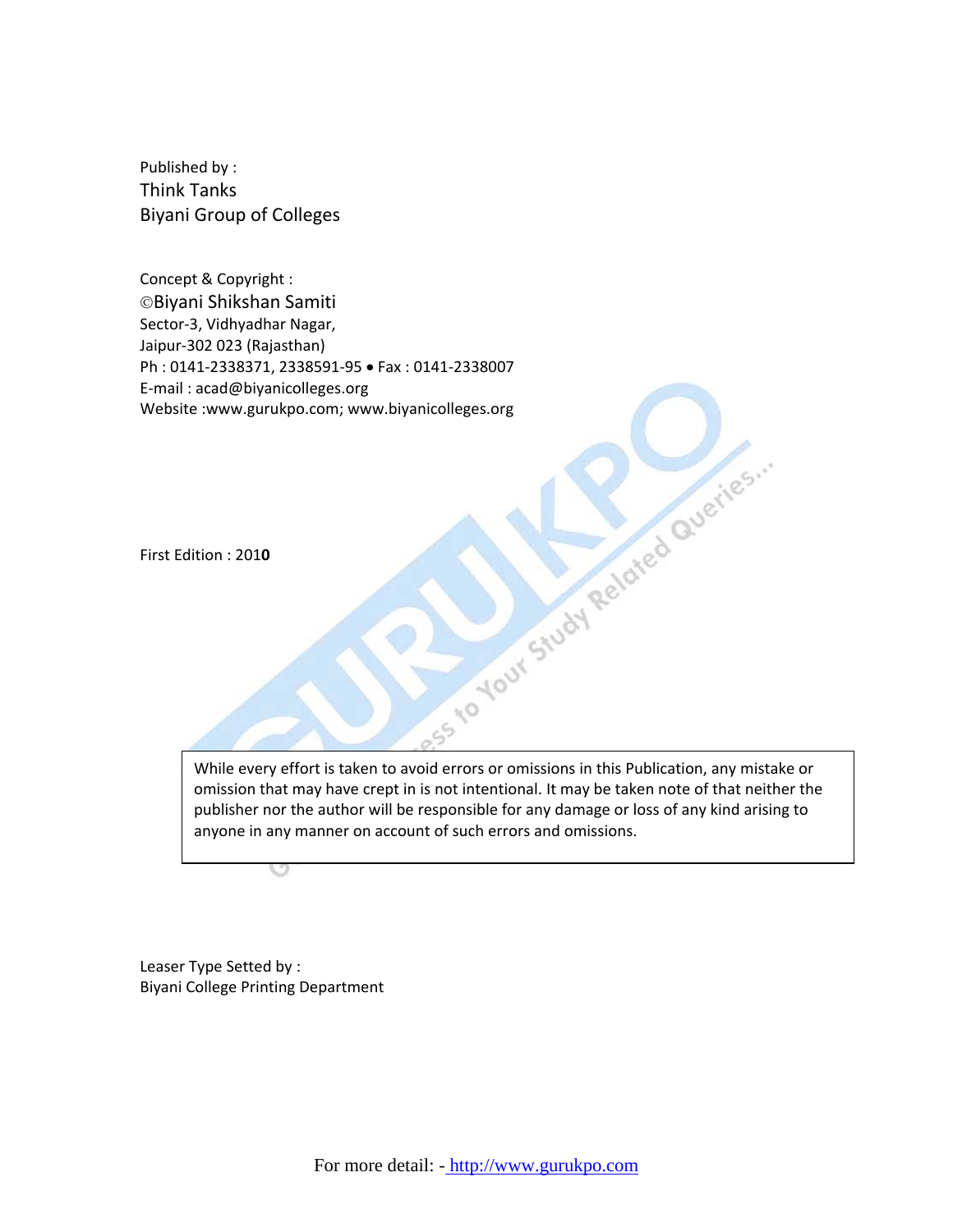# **Preface**

English has always been a complicated subject. The students find it difficult to solve English papers because of the lack of preparation and effective writing skills. If proper care is taken in comprehending the syllabus along with the formats of written work, I believe cracking English paper can be a cake walk. This material is prepared keeping in mind the needs of the students for the annual exams. Rather than going into the details of each topic care is taken to effectively deliver the content in nut shell.

We in Biyani's are trying to bring out a very comprehensive guide on English Core<br>which is very popular and mandatory in almost all schools. For the better understanding<br>of the subject it is very important to understand th which is very popular and mandatory in almost all schools . For the better understanding of the subject it is very important to understand the Syllabus because it gives us the blueprint of the ideas and the views going on in the examiners mind.

**Author**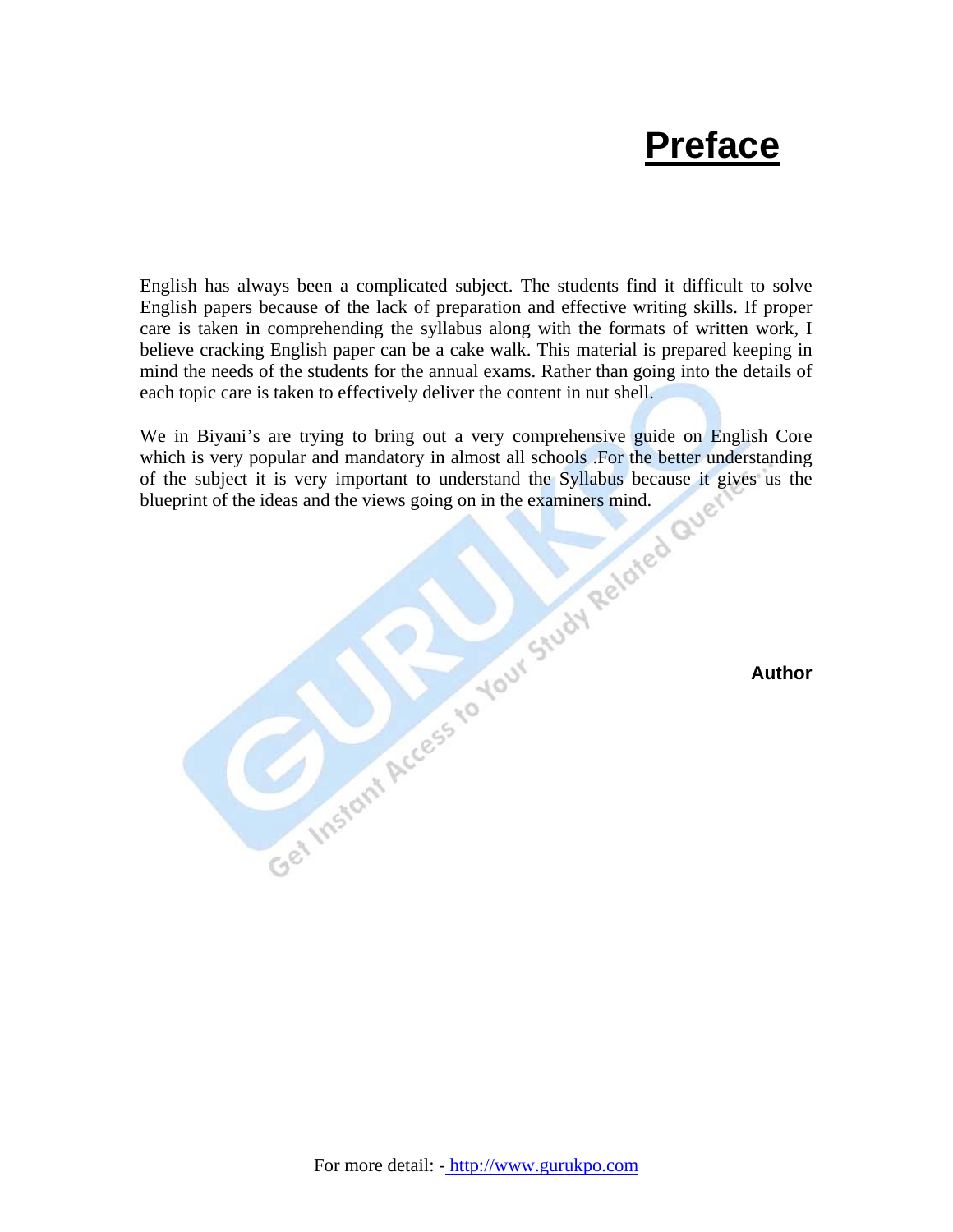# **Syllabus**

#### **English core consist of three sections**

#### **Section A 20 marks**

**Passage For Comprehension -12 marks:** The question is basically to test the capacity of a person to comprehend or understand a passage

Note making – 8 marks: This question is basically to test the ability of a student to summarize a bigger passage. **Section B**<br>**Advanced Writing skills Specially Supplementary of the Section B** 

#### **Advanced Writing skills**

1. One short composition of 50 words that includes advertisements, notices, designing, or drafting posters, wrong formal and informal invitations and replies.

2. A report or factual description based on verbal input provided (100-125 words)

 $\sim$ 

- 3. Writing a letter based on verbal input. letter types include
- a. Business of official letters (for making enquires, registering complaints, asking for/ giving information, placing orders and sending replies)
- b. Letters to the editor
- c. Application for a job 10 marks
- 4. Compositions based on visual and or verbal input (about 150-200 words). Output may be descriptive or argumentative in nature such as an article, a speech, etc.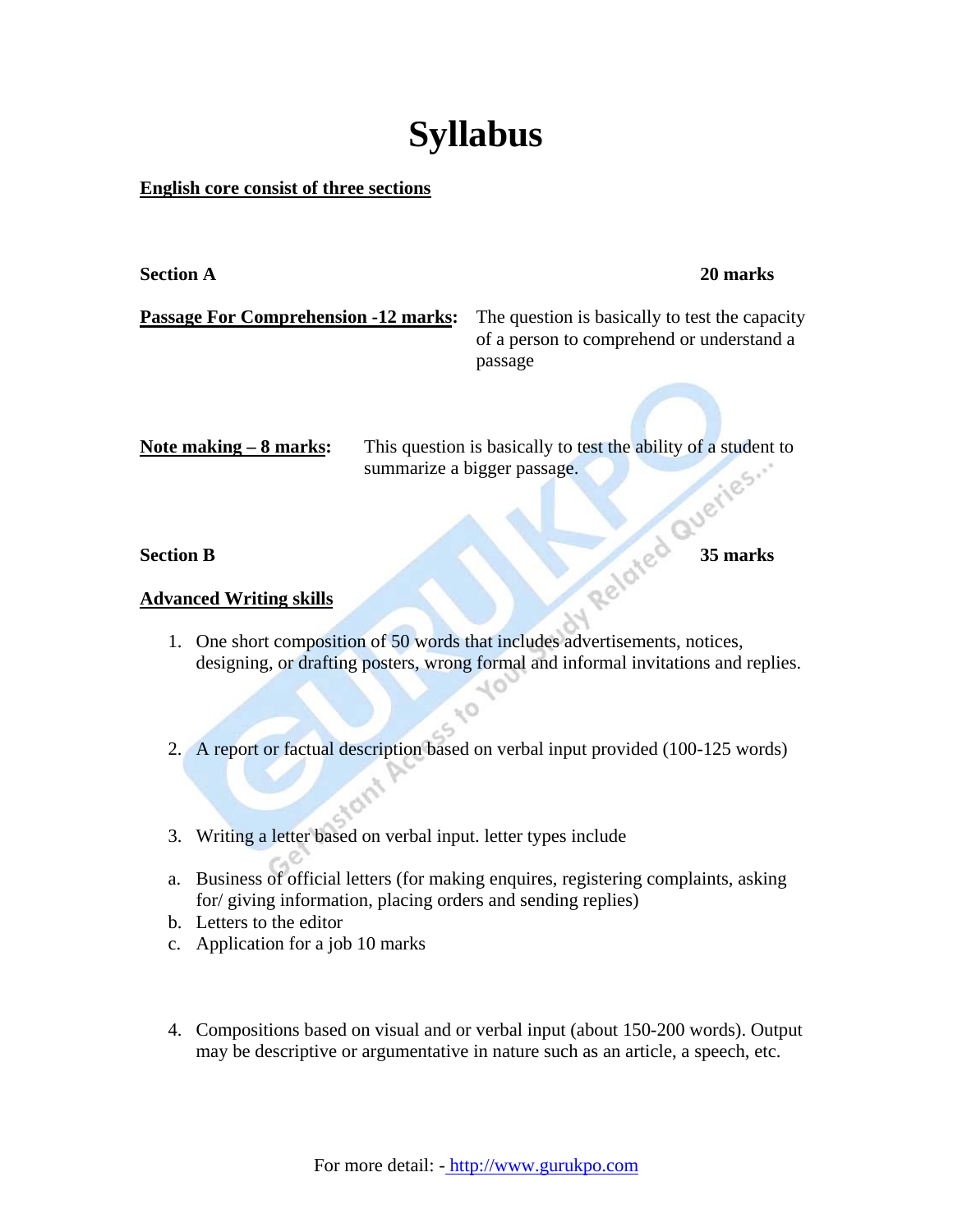#### **Section C**

#### **Flamingo – Course book 30 marks**

- 1. One out of two extracts based on poetry from the text to test comprehension and appreciation. 4 marks
- **2.** Three out of four short questions from the poetry section to test local and global comprehension of the text. 2\*3=6 marks
- **3.** Five short answer type questions based on the lessons from the prescribed text book. Expected word limit about 30-40 words each. 2\*5=10 marks
- 4. One out of two long answer type question based on the text to test comprehension and extrapolation beyond the text. Expected word limit about 125-150 words.

10 marks

#### **Vistas- Supplementary Reader 15 Marks**

- 1. One out of two long answer type questions bade on the test to test comprehension and extrapolation of theme, character and incidents. Expected word limit, about 125-150 words. 7 marks
- 2. Four short answer type question from the text. 2\*4=8 marks Study

#### **Tips to crack passage for comprehension**

- 1. Skim through the passage i.e. ascertain the main or the central idea.
- 2. Underline the word that you are not able to understand.
- 3. Intensively read the questions and try to find the answers.
- 4. If needed again read the part which answer the questions.
- 5. Write proper answers using the right words, if the question is of one marks answer the question in one sentence and if the question is of two marks write two points.

#### **Tips for making notes**

- 1. Go through the passage from beginning to end.
- 2. Two questions we need to ask ……..What does the passage deal with? How is the writer developing the theme?
- 3. Identify the main points and the supporting points chief headings and subheadings.
- 4. Condense and organize the information in a systematic way
- 5. Abbreviate the words which are repeated
- 6. Notes are never written in complete sentences.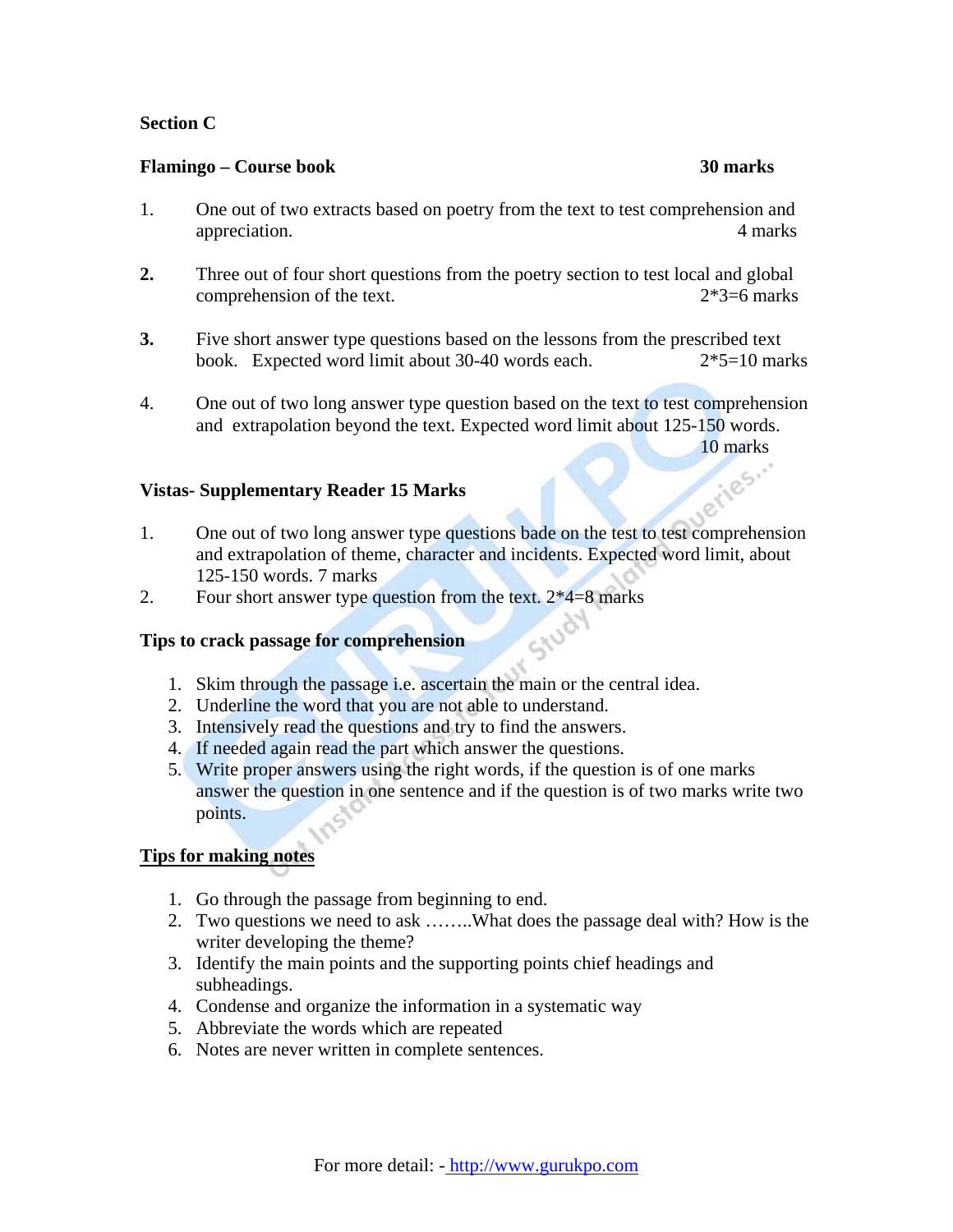## **Flamingo**

## **Lesson -1**

## **The last lesson – Alphonse Daudet**

The last lesson is all about love towards ones country and language. The story revolves around those days when the Prussian forces under Bismarck attacked and captured French. The Prussians captured the French districts of Alsace and Lorraine. The Prussians enforced theirs language on the people and French which was the mother tongue was banned. A French teacher is the protagonist around whom the story revolves. It was the last day of a French teacher named M. Hamel who was asked to leave the school. As it was the last opportunity of Mr. Hamel he wants to give his best lecture .He teaches the class with utmost devotion and sincerity .Before leaving the class he writes 'Viva La France' which means "Long live France".

The writer has tried to see the transition that takes place from one language to the other through the eyes of a young boy, named Franz. He vividly describes the emotions and the feeling of the people who were the participants of the class.

#### **Ques.1 What announcement was made by M. Hamel in his class on the day of his last French lesson?**

CCESS

Ans. M. Hamel mounted on the chair in the class and spoke in a serious tone; he announced that he would not longer teach French to them. He informed that an order had been issued that only German would be taught in schools.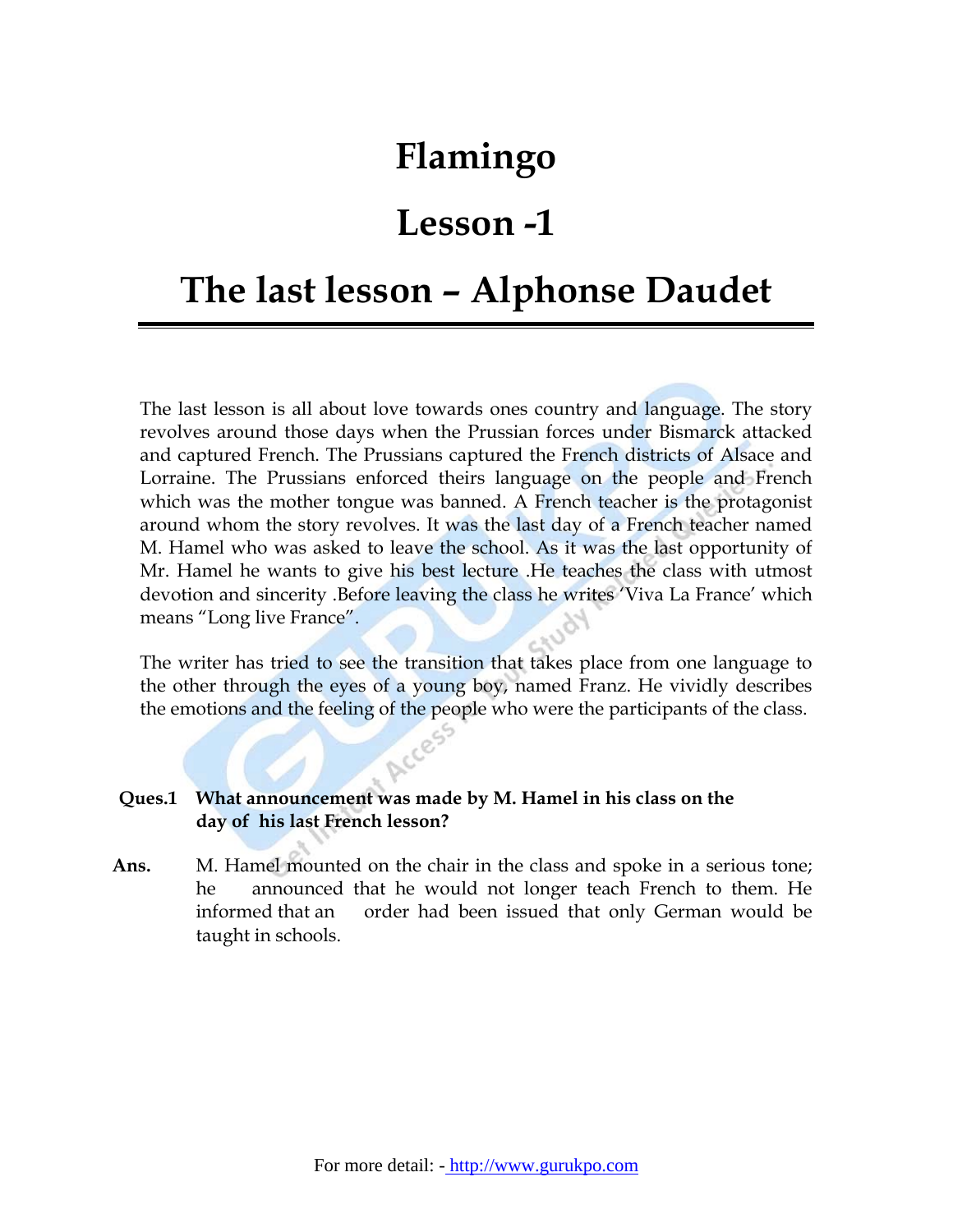### **Ques.2 What did Franz notice that was unusual about the school that day?**

**Ans.** The last day of school was not like the other days when Franz reached the schools, he noticed that there was neither noise nor commotion in the school. It was all quiet and still. It was unusual about the school because usually there used to be a great hustle and bustle in the school.

#### **Ques.3 What was unusual about M. Hamel's dress and behavior on the day of the last French lesson?**

**Ans.** On the last day there was a great change in the way M Hamel dressed he put on his beautiful green coat, his frilled shirt and the black slid cap. It was an unusual dress because he never wore such clothes except on the day of inspection and prize day. M. Hamel was a strict teacher who punished the students for not learning their lessons. But on that day he was very polite and considerate toward his students.

#### **Ques. 4 What was tempting Franz to keep away from School that morning?**

**Ans.** Franz was not a very serious student,the warm and bright day, the chirping of the birds and the drill by the Prussian soldiers were tempting Franz to keep away from school 'that morning'.

### **10UT Ques 6. What changes came over little Franz after he heard M. Hamel announcement?**

**Ans.** M. Hamel's announcement was a heartbreaking news for little Franz. He was shocked to learn that German instead of French would be taught in the schools from tomorrow.

> He condemned the Germans and called them wretches. He was sad because he did not know how to write French he was sorry about not paying attention to his lessons. The book no longer seemed nuisance to him.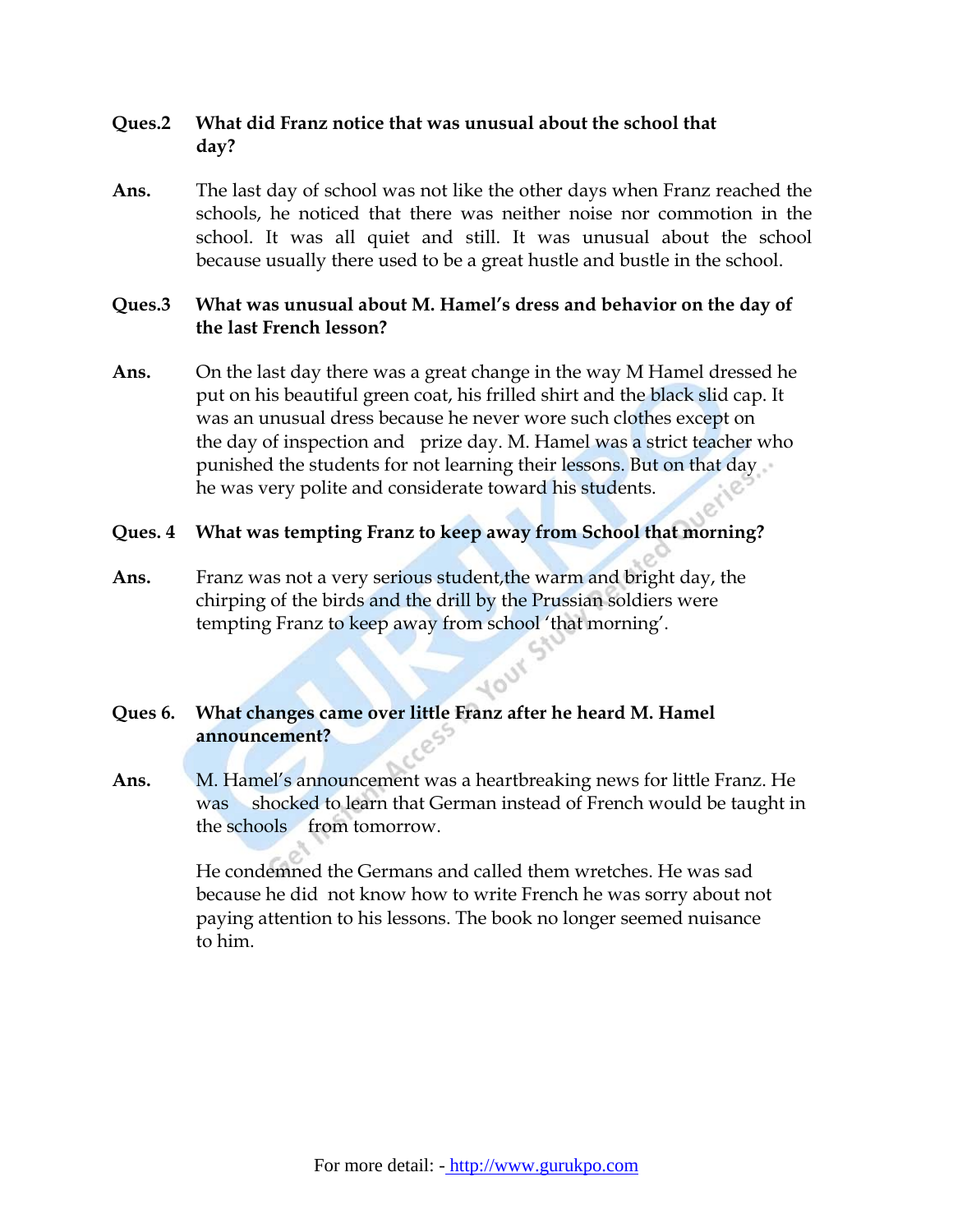### **Lesson-2**

# **Lost Spring – Anees Jung**

This story revolves around the lives of two young children. Saheb is the unfortunate descendent of Bangladeshi refugees living in the slums of Seemapuri. Saheb, along with his friends forage in the garbage to earn a livelihood. By the end of the story Saheb works in a tea stall but he is no longer his own master, as he can no more do the things that he likes.

The second part of the story revolves around Mukesh, who comes from the family of bangle maker from Firozabad. They are always exploited by Sahukars, middleman, policemen and politicians. He wants to leave his business and dreams of becoming a motor mechanic, so that when he grows up he can be his own workshop. own workshop.

### **Ques.1 Why does the author say that the bangle makers are caught in a 'vicious trap?**

- **Ans**. The bangle makers live in poverty and destitution. They lead a miserable and pathetic life. They are burdened by the stigma of caste in which they are born. It is because of these stigmas that the author says that they are caught in a vicious web.
- **Ques.2 Is saheb happy about working at the tea stall? Explain?**
- **Ans**. Saheb, after joining a tea stall where he is paid 800 rupees and is given all his meals. He has not answered the writer's question whether he is happy about it, she notices that the burden of responsibility had take away the carefree look from his face. He can no longer work as he pleases.

#### **Ques.3 Why did Saheb become rag picker? What did he look for in the garbage dumps?**

**Ans.** Saheb along with his family migrated from Dhaka in Bangladesh to Delhi in search of livelihood in 1971. Their fields and homes were swept away by storms, so it was the abject poverty which forced Saheb and his family to migrate to India.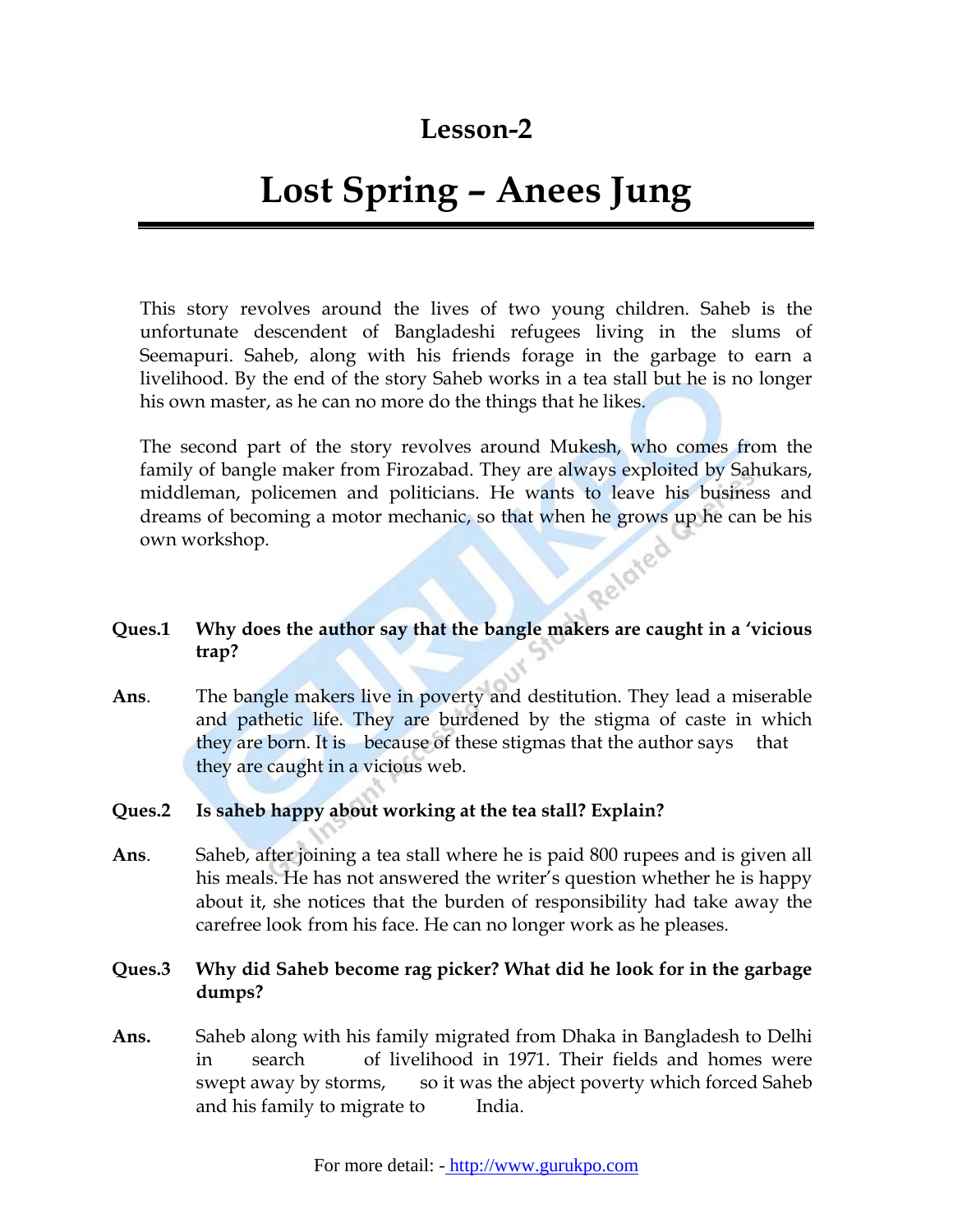Saheb was poor, illiterate and unskilled. He knew no skill by which he could earn money. He was unemployed and had nothing else to do, so he became a rag picker. He looked for gold in the garbage dumps. Gold here may mean used shoes clothes, bits of metal, plastic scraps, some coins and currency notes. He also scrounged for currency notes in the garbage dumps. He said that sometimes he found a rupee or even a ten rupee note. So he continued scourging for valuables in the garbage dumps.

#### **Ques.4 What change did Anees Jung see in saheb when he saw him standing by the gate of the neighborhood club?**

**Ans.** One winter morning, Saheb stood by the fenced gate of the neighborhood club to watch the game of tennis. He watched two young men, dressed in white playing tennis. He liked the game but the game was out of his reach because he was poor. But he was content to watch it standing behind the fence. The writer observed a change in Saheb. Earlier he used to go to pick rags every day.

But on that morning he showed interest in the game of tennis. Earlier he roamed on the streets with his friends to earn a living but that day he behaved like a child who was interested in games. He was so fond of tennis game that he wore discarded tennis shoes that some rich boy gave to him because there was a hole in one of them. But this did not bother Saheb. This was the change that the writer observed when he stood by the gate of the club.

### **Ques.5 "The bangle makers of Ferozabad make beautiful bangle and make everyone happy but they live and die in squalor". Elaborate**

**Ans.** The bangle makers of Ferozabad made beautiful bangles which are worn by the Indian Brides . The bangles symbolize an Indian woman's Suhaag. Every woman feels happy when they are wearing the beautiful and colorful bangles. But the bangle makers live and die in poverty. They live in half built shacks situated in stinking lanes choked with garbage. Their houses are just crumbling walls ,wobbly doors and no windows. They cook their food on wood stoves. The eyes of the ladies who cook the food are filled with smoke. They are so poor that they

 are not able to send their children to school. They work in the glass furnace with high temperature. They live in dingy cells without air or light. Their eyes are adjusted to the darkness. They often lose their eye sight; they do not get two full meals a day to eat. They are exploited by middleman who trapped their fathers and forefathers. Thus they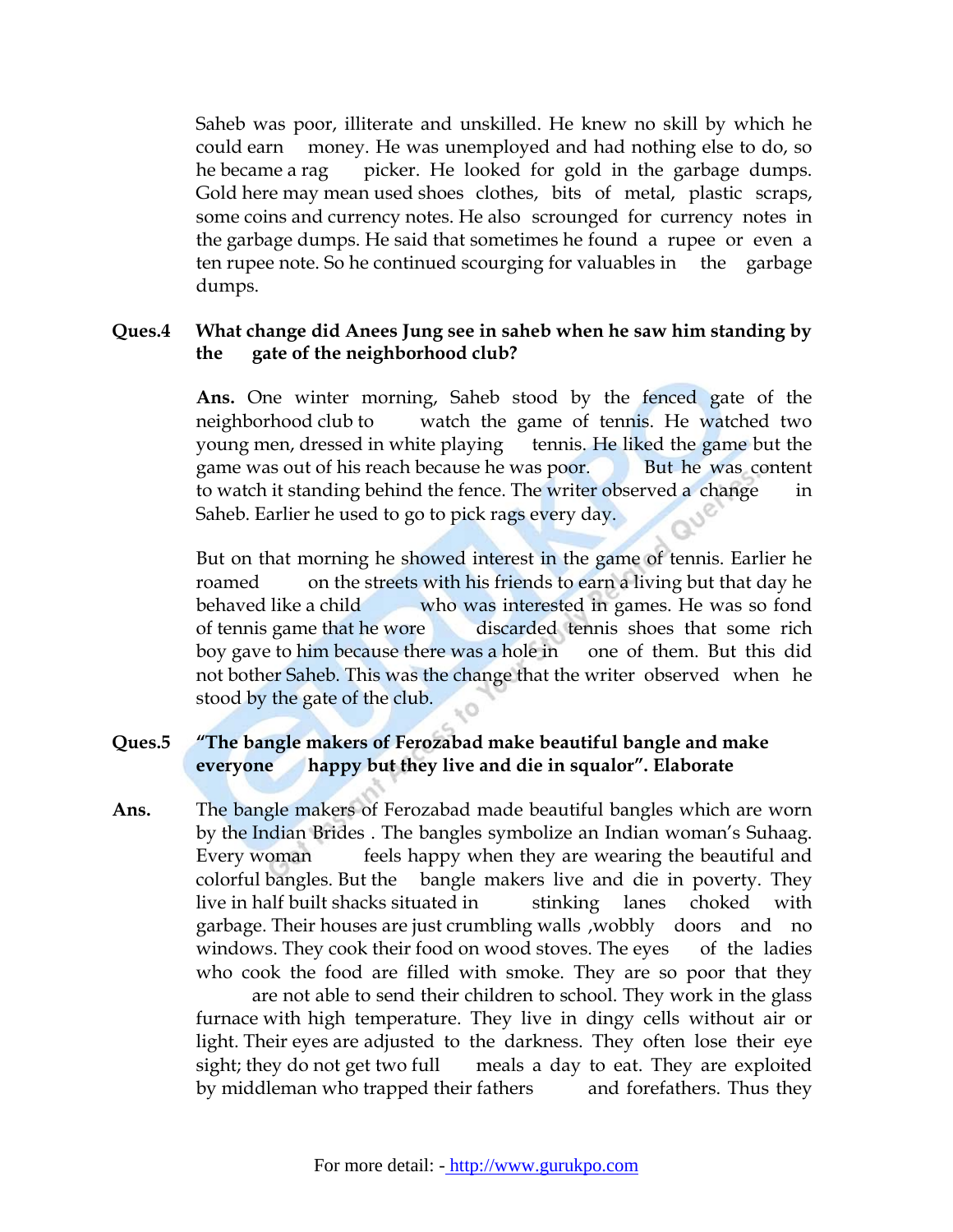are caught in the web of poverty. So they live in poverty and die in poverty.

### **Ques.6 What could be some of the reasons for the migrations of people from village to cities?**

Ans. Many people migrated from village around Dhaka in Bangladesh to Seemapuri, a place on the periphery of Delhi. One of the reasons given by Saheb who led his home situated amidst green fields of Dhaka was that there were many storms that swept their fields and homes .That was why they left and came here to look for gold which was the dump in the big city. He was unemployed and had nothing else to do, so he became a rag picker.

> The rag pickers came from Bangladesh back in 1971, they left their village in search of food. They had lived here for more than thirty years without any identity without permits but with ration cards that got their names on voter's lists and enabled them to buy grain. Food was more important than cards. A group of woman in tattered saris said that if at the end of the day they could feed their families and go to bed without an aching stomach they would rather live there than in the field that gave them no grain. So, it was in search of employment and food that they left their homes and came to the big city.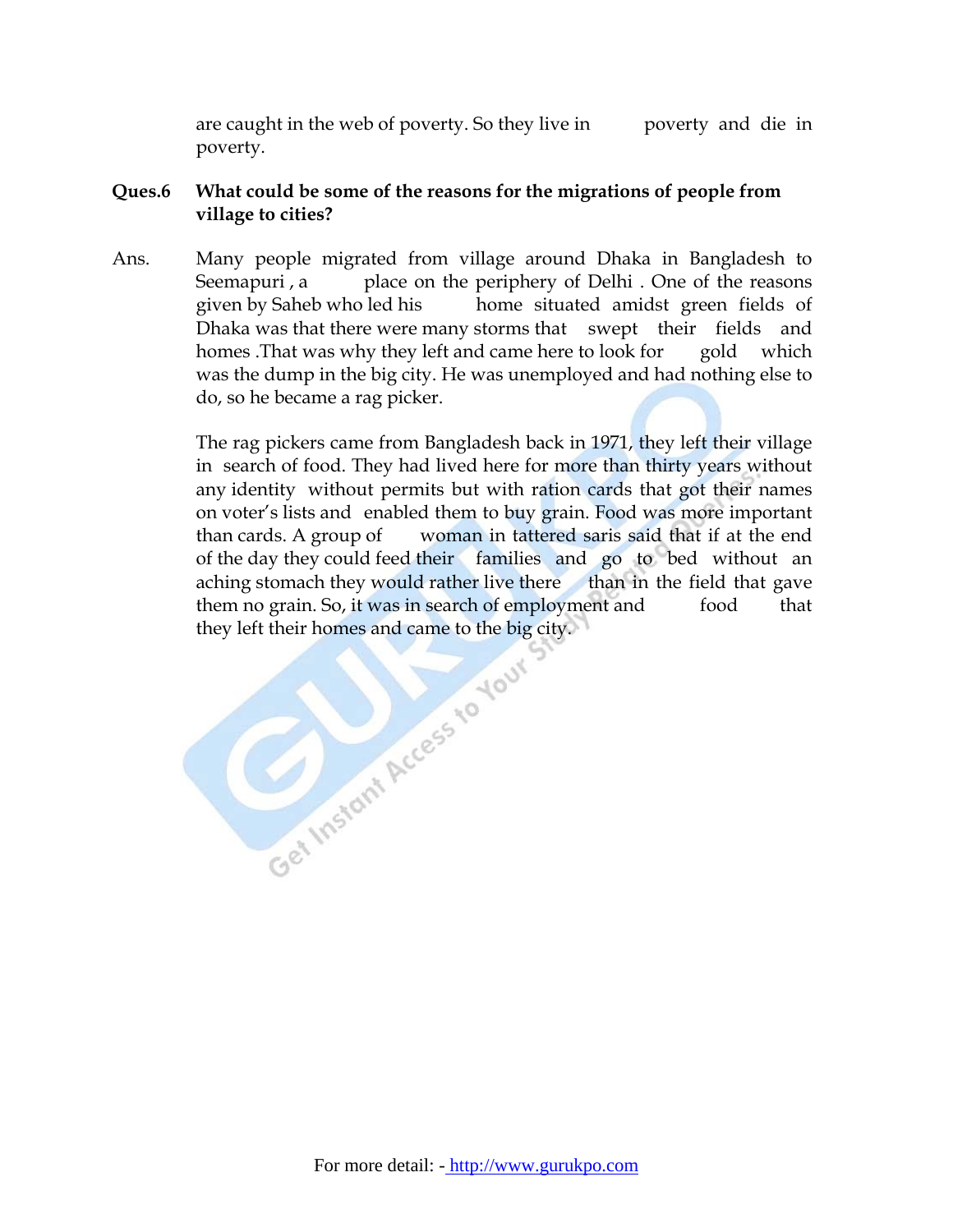### **Lesson -3**

# **Deep water- William Douglas**

The story is an autobiographical narrative of Mr. Douglas, he gives a vivid narration of his fear of water and how he overcomes it. The very dislike towards water started when he was three or four years old, his father took him to the beach in California. He was knocked by the huge wave, for his father it was a time of fun but it sowed a seed of deep fear in the hearts of Douglas. As he grew older he decided to learn swimming and went to YMCA pool .But one unfortunate incident again brought the haunting memories of his childhood fear. He was thrown into the water by a bully, he almost drowned in the water.

This horror filled experience shook Mr. Douglas so badly that he could not enjoy fishing and any of the water games. Then he decided to overcome his fear of water. He hired the services of a professions coach to master the fear of water. The coach himself was a great swimmer and with sheer determination, hard work and will power Doughlas defeated the fear of water that engulfed him from his childhood. He was able to overcome his fear completely and could swim for miles. This story teaches us a tale of courage patience and determination and teaches a lesson that any fear can be overcome by sheer determination.

#### **Ques.1 When Douglas realized that he was sinking how did he plan to save himself?**

**Ans.** When Douglas realized that he was sinking he made a plan that when his feet would hit the bottom, he will make a big jump , come to the surface, lie flat on it and move to the edge of the pool.

#### **Ques.2 Why was Douglas determined to get over his fear of water?**

**Ans.** Douglas was determined to get over his fear of water because he was not able to enjoy anything related to water, he was not able to enjoy his fishing, and deprived them of the joy of canoeing , boating and swimming.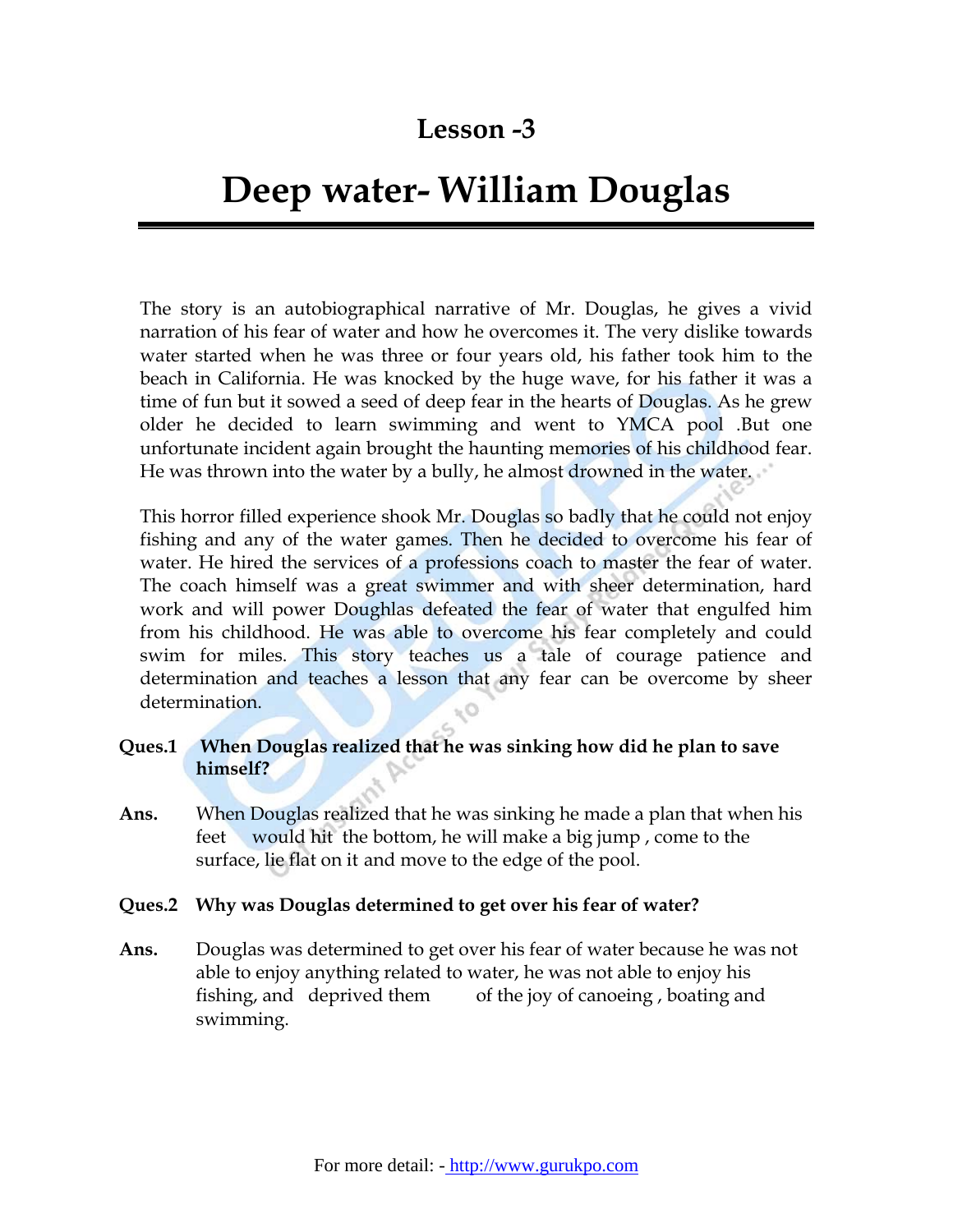#### **Ques.3 How does Douglas make sure that he conquered the old terror?**

**Ans.** To make sure he had conquered fear, Douglas went to Lake Wentworth in New Hampshire, dived in and swam two miles across the lake to Stamp Act Island. Only once when he was in the middle of the lake, did the terror return. But he confronted it and swam on. He then swam across Warm Lake to the other shore and back. Thus he was sure of having conquered his fear of water.

### **Ques.4 "there was terror in my heart at the overpowering force of the waves" when did Douglas start fearing water? Which experience had further strengthened its hold on his mind and personality?**

**Ans .** The author started fearing water when he was three or four years old .It happened when his father took him to the beach in California. He and the author stood together in the surf. The waves of the water knocked the author down and swept over him. He was frightened and his breath was gone. Since then he started fearing water. Later when the author was about ten or twelve years old the fear of water further strengthened on his mind ad personality. He went to YMCA swimming pool to learn swimming. There a terrible incident occurred which increased his fear of water. When he reached the swimming pool, no one else was there. He was timid about going in water alone and as he sat on the side of the pool to wait for the others. Then a big bully of a boy threw him into the pool. He was already in fear of water and did not know swimming, he feared he would he drowned. This incident greatly terrorized him and the fear of water further gripped his mind and personality.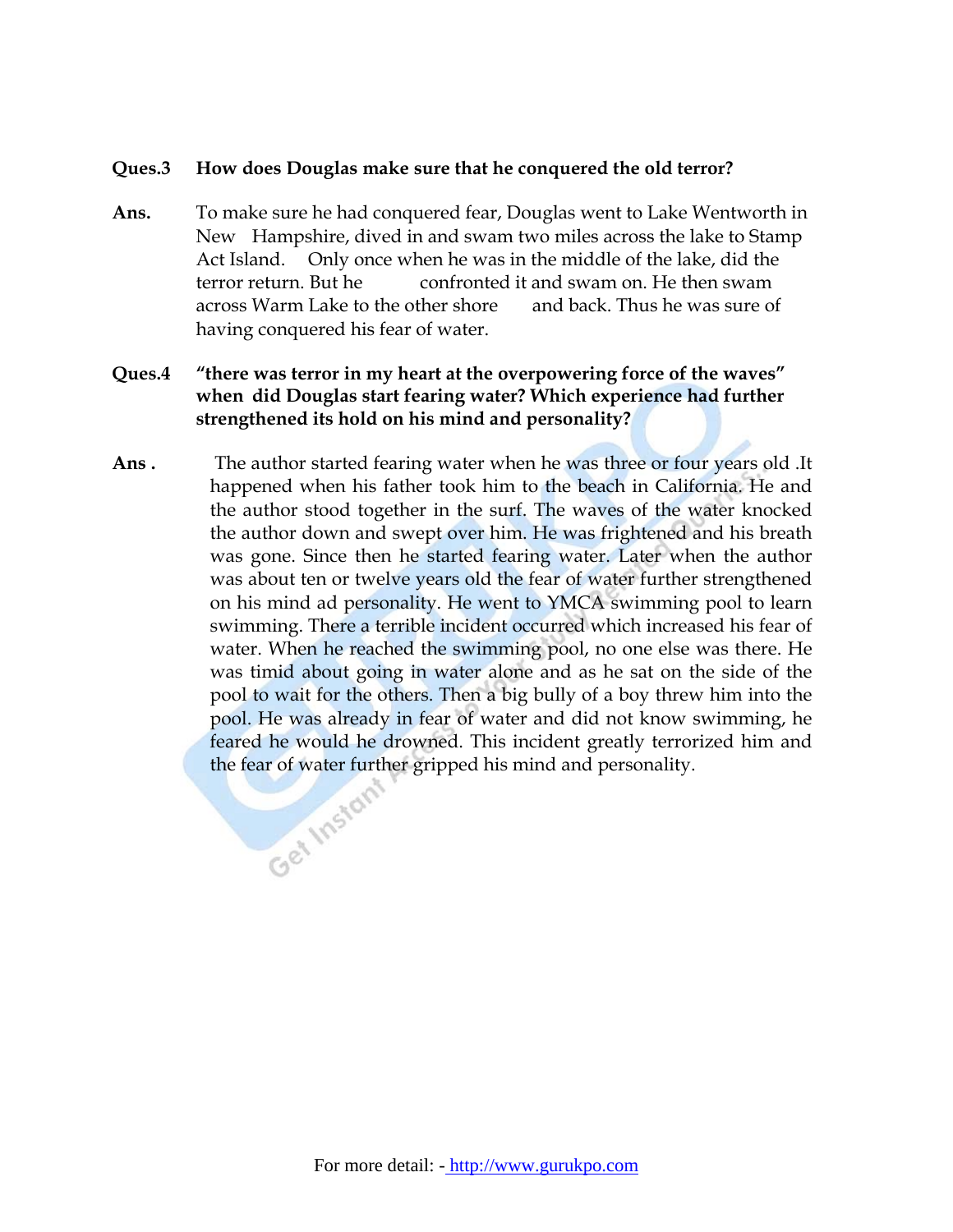### **Lesson- 4**

# **The Rattrap –Selma Lager**

This story revolves around a vagabond who used to sell rattraps to make his living. He was also involved in petty theft to meet the needs. The world according to him did not give him anything and that is why he considered the world as a big rattrap. Just as rats were lured by the pork and cheese pieces to enter the trap, likewise the men are also lured by food, shelter, clothing etc. These are baits and those who get attracted to these baits are entrapped in it.

Though, he believed money as a bait he himself was caught in such a rattrap when he stole the money from poor crafter's home who was kind enough to give him porridge and smoke during the cold winter. He skips the highway and takes the route of the forest to escape the authorities. As he moves ahead he finds that he is caught in thick woods, the forest becomes thick and confusing. While he was in a desperate situation he hears the sounds of the iron mill, he goes to the Ramsjo Iron works.

He sneaks into the mill unnoticed and asks the permission of the master blacksmith to stay overnight. The owner of the mill was worried about the quality of the product so he made timely inspection at night for quality control .The tramp was misunderstood as Captain Nils Olof an old regimental comrade by mill owner. He was taken home to give company for Christmas which the rattrap peddler denied. To force the rattrap peddler Edla Wilmansson comes to the mill and forces to come to her home for Christmas. He was given the honor and love due to a commander even though they knew he was not. Rattrap peddler changes his mind by seeing the love and affection of the family.

#### **Ques.1 Why was Edla happy to see the gift left by the peddler?**

**Ans**. Edla had learnt at the church that the peddler was a thief. When she returned home she came to know that the peddler instead of stealing her silver ware had left a packet for her as a Christmas present. She felt happy because he had respected the faith repose in him by her.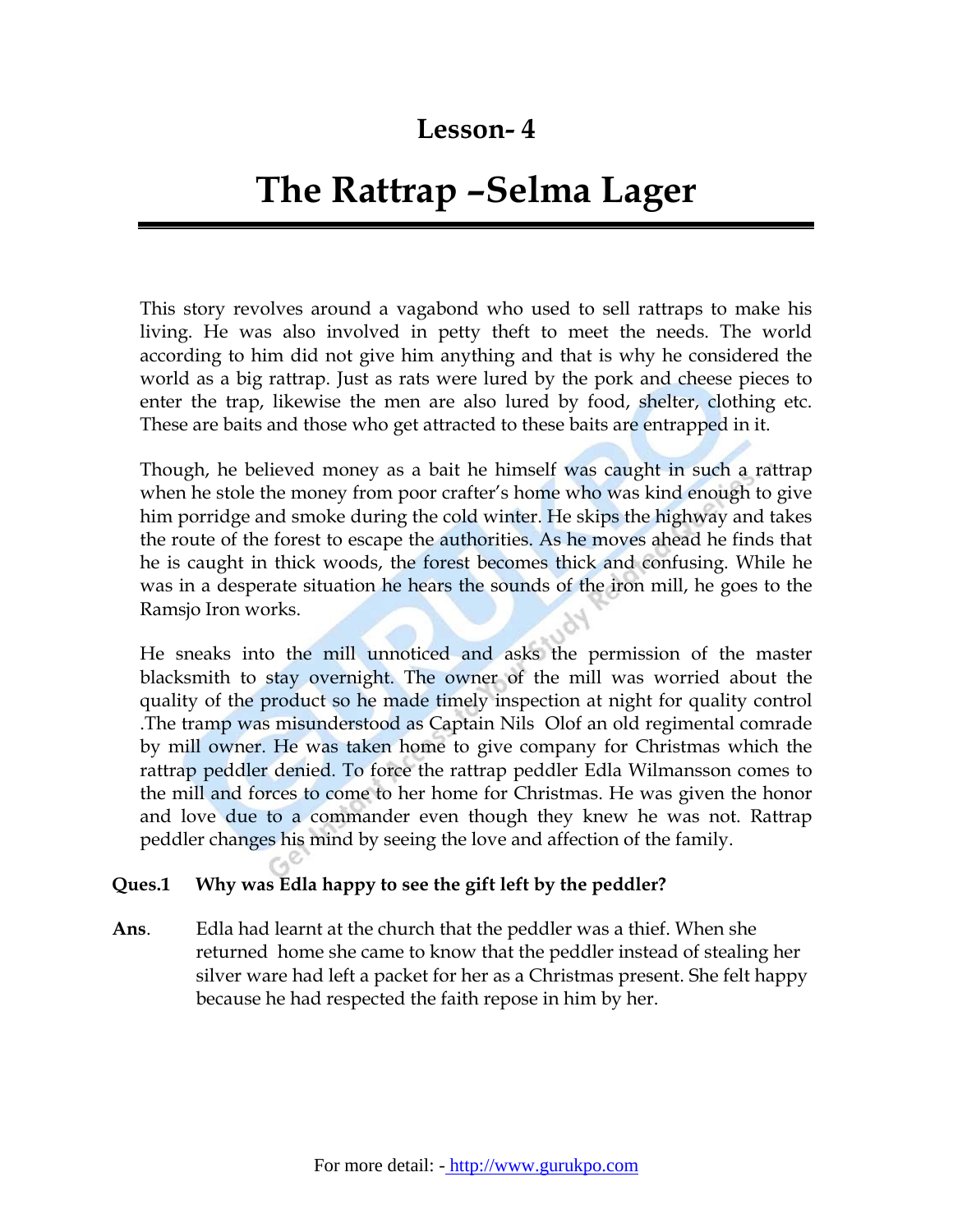#### **Ques.2 What made the peddler to think that he had indeed fallen into a rattrap?**

Ans. The peddler had stolen the crofter's money and was happy. He turned off to the road leading into the woods. He was lost in it, He recalled his thought about the world and the rattrap .He was also attracted towards the bait at crofters house so he realized that he had fallen in a rattrap.

#### **Ques.3 Which act of crofter surprised the peddler? Why?**

**Ans** He peddler knocked at the crofter's door for shelter. He expected that the crofter would show him sour face. But instead of showing him a sour face he welcomed him and received him happily. This act of the crofter surprised the peddler.

### **Ques.4 The story "The Ratrap" focuses on human loneliness and need to bond with others. Explain.**

**Ans.** The theme of loneliness runs throughout the story 'the rattrap'. The peddler suffers from loneliness, the peddler has been wandering all alone and had met sour faces and got shabby treatment. His life was dull and disappointing. No one had ever cared to share his poverty, suffering and agony. Everyone chased him away wherever he went, thus he lead a lonely and monotonous life.

> Similarly, the crofter in the absence of a wife and children leads a lonely life. He yearns for company to break his loneliness. Thus when the peddler knocks at his door he receives him warmly. He is happy to get someone to talk to in his loneliness, He acts as a generous host and offers him shelter, porridge for supper and tobacco to smoke a pipe. , He plays a game of cards with his guest.

Even the well to do ironmaster and his daughter Edla, too misses a company particularly on the Christmas Eve. The iron master takes the peddler home. Both the father and the daughter are happy and united to play host to the peddler. Their guest provides the man opportunity to show their Christmas kindness and hospitality.

Thus all the characters leads lead a lonely life and feel the need to bond with others .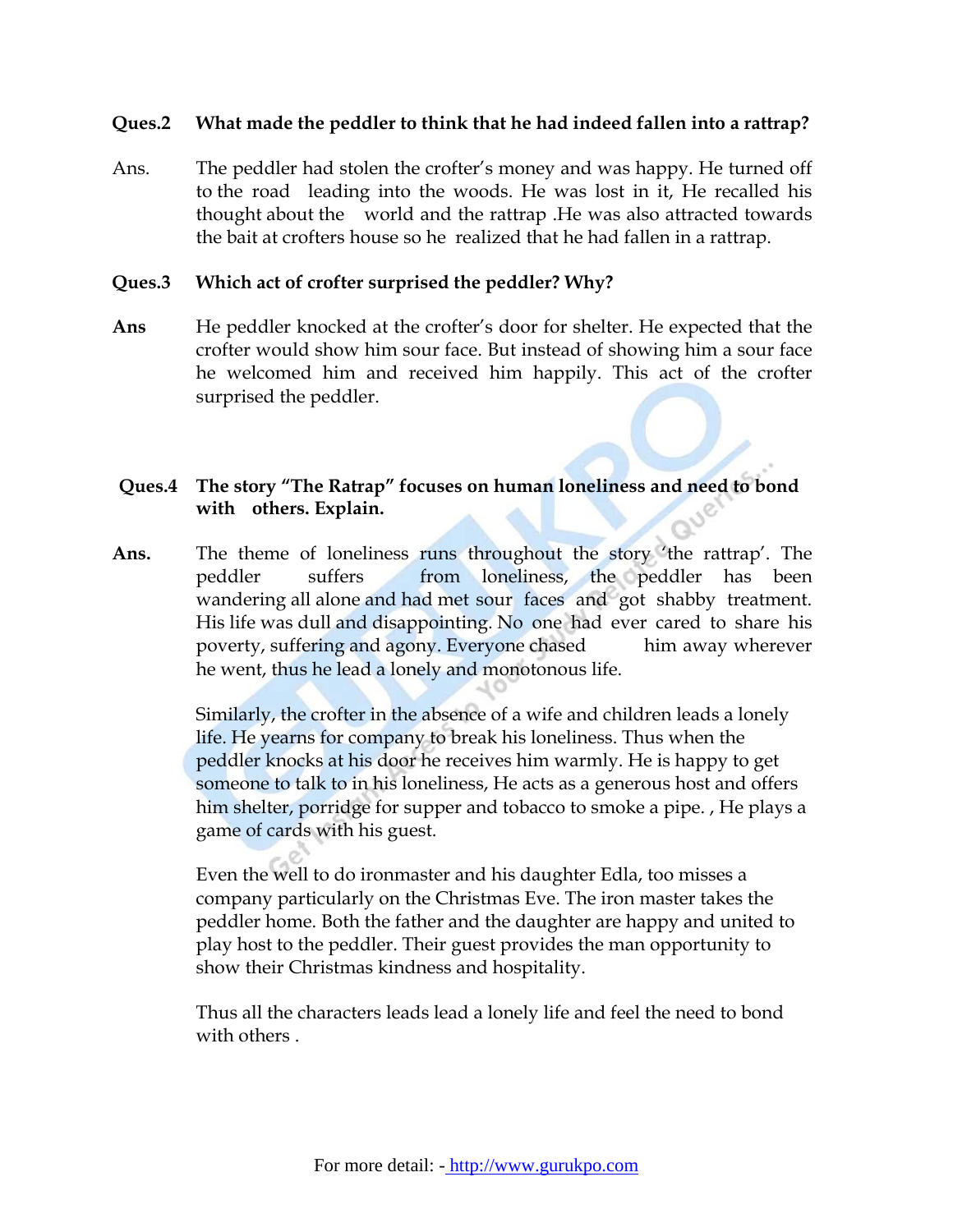### **Lesson-5**

# **Indigo- Louis Fischer**

Indigo is a story that tells us how Gandhiji decided to urge the departure of the Britishers from our mother land. The incident that proved instrumental happened in 1917. Gandhiji was attending the annual convention of Indian congress in 1916 when a poor skinny peasant named Rajkumar shukla came to meet him to inform about the grievance of the indigo farmers in Champaran. Gandhi could not comply to the requests of Shukla because he had other appointments in Cawnpore and other places. Shukla followed him everywhere and at last got an appointment. The peasants had an agreement with the landlords to produce 15% Indigo on their land and then handover the entire crop as a rent to the British landlords.

When the Britishers learnt about the synthetic indigo developed by the Germans they forced the peasants to pay them compensation to release them from the earlier agreement. Most of the illiterate peasants agreed to it but others refused. At this point Gandhiji came to Champaran. He fought for the poor peasants, engaged lawyers and ultimately managed to get justice for the poor peasants .The peasants were now encouraged and they became aware of their rights. Gandhiji not only worked on the political and economic level but also on the social level. He made necessary arrangements for education, health and hygiene for the families of poor peasants and taught them a lesson in self reliance. Champaran thus became a starting point of India's Independence.

#### **Ques.1 Why do you think the servants thought Gandhiji to be another peasant?**

**Ans .** Shukla led Gandhiji to the house of a lawyer name Rajendra Prasad. Rajedra Prasad was out of town, his servants knew Shukla as a poor peasant. Since Gandhi was in the company of a poor peasant Shukla, they took him to be another peasant. Moreover, Gandhiji had the simple looks of a peasant.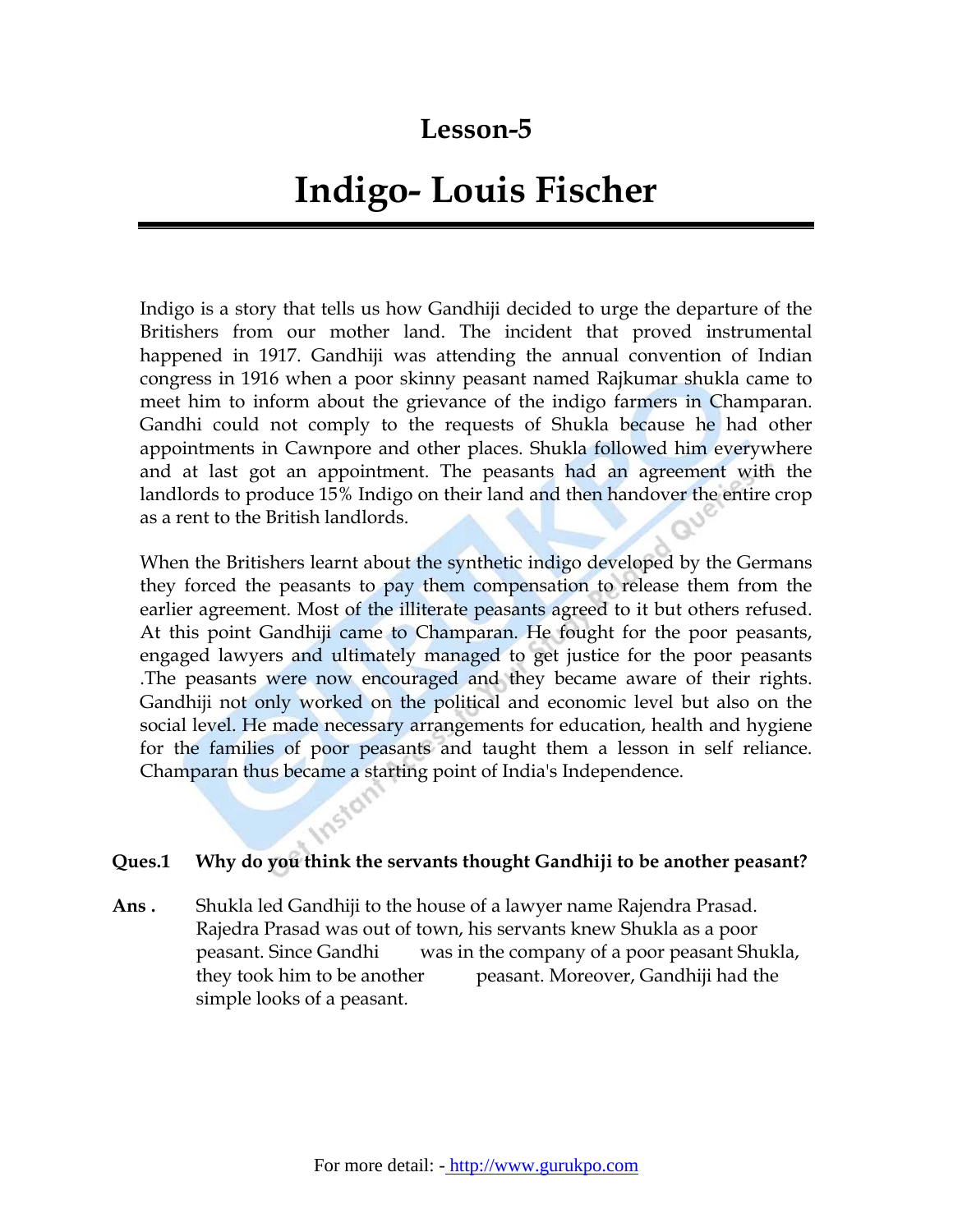#### **Ques.2 Why did Gandhi agreed to a settlement of 25 percent refund to the farmers?**

**Ans**. The commissions of enquiry decided to make refunds to the peasants. Gandhi asked for 50 percent refund. But the representatives of the planters offered to refund to the extent of 25 percent. In order to break the deadlock, Gandhi agreed to 25 percent refund to the farmers. Moreover for Gandhiji it was not the amount rather the lesson to of self reliance to the peasant which was important.

### **Ques.3 Describe the difficulties faced by Gandhi at Chaparan?**

**Ans.** Gandhiji had gone to Champaran to help the share croppers. When he arrived in Champaran he faced several difficulties. In order to get the facts about the problem of the sharecroppers, he went to the secretary of the British landlord association. The secretary refused to give him any information because he was an outsider. Next, Gandhiji called on the British official commissioner of the Tirhut division in which Champaran district lay. The commissioner bullied him and advised him to leave Tirhut, Gandhi did not leave . Instead, he went to Motihari village on the back of an elephant. The superintendent messenger overtook him and ordered him to return to the town . Gandhi returned but he was served with an official notice to quit Champaran . Gandhi wrote on the receipt that he would disobey the order. A case was filed against him, but later on the judge allowed him to remain at liberty. At last the case was dropped. Gandhi, then, fought against the injustice done to the farmers. He won the battle against the British landlord and the farmers got justice.

### **Ques.3 How was a solution to the problems of Indigo sharecroppers of Champaran found ?**

**Ans.** In order to find a solution to the problem of Indigo sharecropper of Champaran Gandhi met Lieutenant Governor and had four protracted meeting with the Governor. As a result Lieutenant Governor appointed an official commission of enquiry into the sharecroppers situation. The commission consisted of landlords, government officials and Gandhi as the sole representative of the peasants.

> The official enquiry assembled evidence against the landlord. The landlord agreed in principle, to make refunds to the peasants. The peasants through Gandhi demanded the whole money they had illegally extracted from the sharecroppers. But Gandhi asked only fifty percent. The representative of the British landlord offered to refund to the extent of